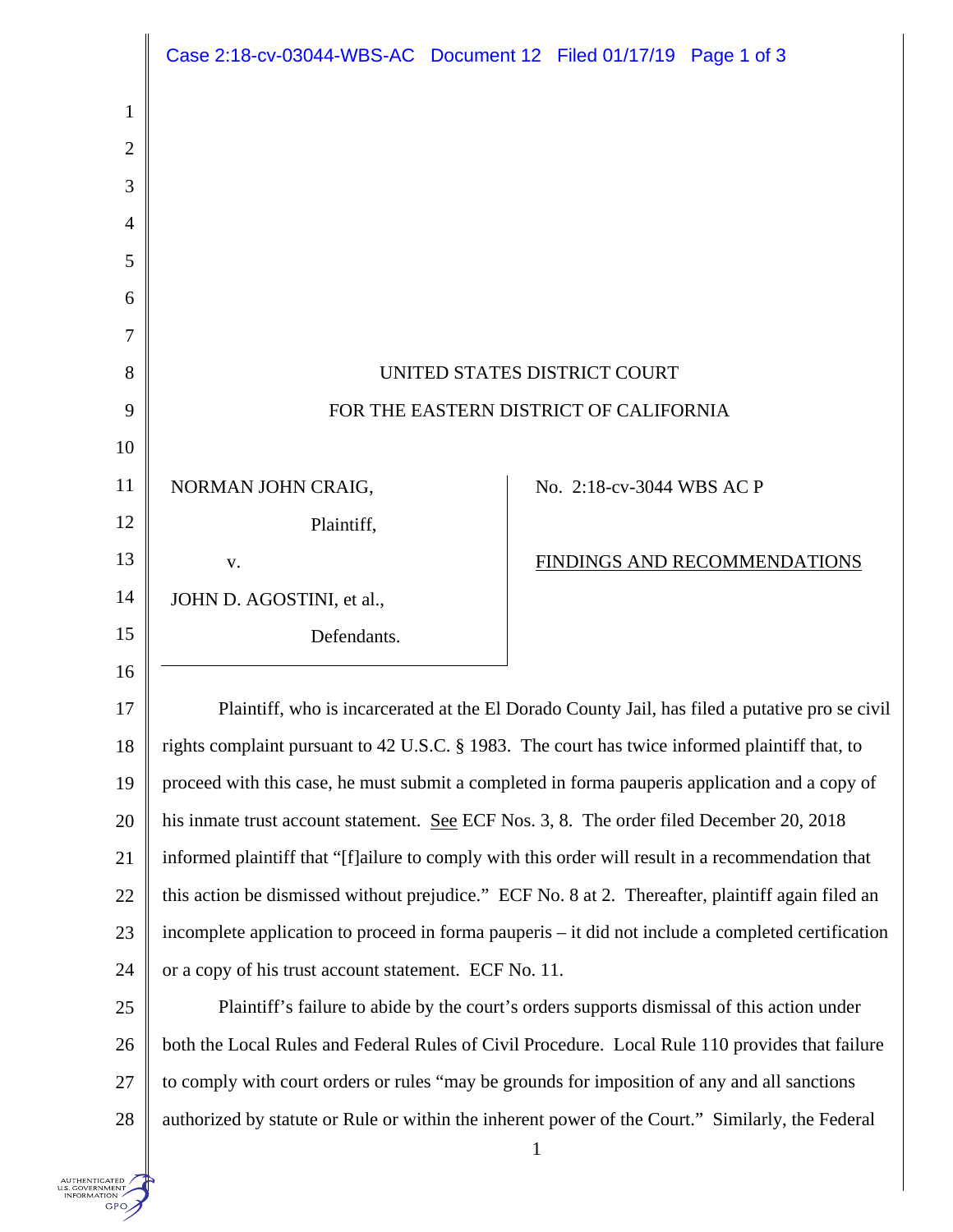## Case 2:18-cv-03044-WBS-AC Document 12 Filed 01/17/19 Page 2 of 3

| Rules of Civil Procedure authorize dismissal of an action for failure to prosecute or to comply                                                                                                                                                                                                                                      |
|--------------------------------------------------------------------------------------------------------------------------------------------------------------------------------------------------------------------------------------------------------------------------------------------------------------------------------------|
| with the rules or orders of the court. See Fed. R. Civ. P. 41(b).                                                                                                                                                                                                                                                                    |
| Moreover, review of plaintiff's complaint demonstrates that it fails to state a cognizable                                                                                                                                                                                                                                           |
| claim. The court must dismiss a complaint brought by a prisoner if it raises claims that are legally                                                                                                                                                                                                                                 |
| frivolous or malicious, fail to state a claim upon which relief may be granted, or seek monetary                                                                                                                                                                                                                                     |
| relief from an immune defendant. See 28 U.S.C. § 1915A. A claim is legally frivolous when it                                                                                                                                                                                                                                         |
| lacks an arguable basis either in law or in fact. Neitzke v. Williams, 490 U.S. 319, 325, 327                                                                                                                                                                                                                                        |
| (1989); Franklin v. Murphy, 745 F.2d 1221, 1227-28 (9th Cir. 1984).                                                                                                                                                                                                                                                                  |
| Here plaintiff seeks a total of 10 million dollars in damages for "violation of sanctity of                                                                                                                                                                                                                                          |
| personal thoughts, intellectual property rights by continued use of remote neural monitoring                                                                                                                                                                                                                                         |
| devices, drones, nanobot technology  false arrest and prosecution." ECF No. 1 at 4. Plaintiff                                                                                                                                                                                                                                        |
| alleges, inter alia, that defendant Sheriff D'Agostini "has illegally implemented use of U.S.                                                                                                                                                                                                                                        |
| Department of Defense technology, 'remote neural monitoring' on my person, in violation of U.S.                                                                                                                                                                                                                                      |
| Constitutional protections, Geneva Convention and Human Rights as codified by the United                                                                                                                                                                                                                                             |
| Nations and World Court." Id.                                                                                                                                                                                                                                                                                                        |
| Such allegations and putative claims have routinely been dismissed by the federal courts                                                                                                                                                                                                                                             |
| as noncognizable. See e.g. Banks v. Pivnichny, 2015 WL 3936821, at *5, 2015 U.S. Dist. LEXIS                                                                                                                                                                                                                                         |
| 83594, at *11-2 (D. Idaho 2015) (collecting cases).                                                                                                                                                                                                                                                                                  |
| Accordingly, for the foregoing reasons, IT IS HEREBY RECOMMENDED that:                                                                                                                                                                                                                                                               |
| 1. Plaintiff's second application to proceed in forma pauperis, ECF No. 11, be denied as                                                                                                                                                                                                                                             |
| incomplete.                                                                                                                                                                                                                                                                                                                          |
| 2. This action be dismissed without prejudice for failure to state a cognizable claim.                                                                                                                                                                                                                                               |
| 3. Plaintiff's miscellaneous motions, ECF Nos. 7, 9, $\&$ 10, be denied as moot.                                                                                                                                                                                                                                                     |
| 4. The Clerk of Court be directed to close this case.                                                                                                                                                                                                                                                                                |
| $\frac{1}{1}$                                                                                                                                                                                                                                                                                                                        |
| $1$ Plaintiff has attempted to challenge his arrest and prosecution in other actions filed in this court.<br>See e.g. Craig v. Cissna et al., Case No. 2:18-cv-2505 MCE AC PS; Craig v. El Dorado County<br>Jail, Case No. 2:18-cv-02216 JAM KJN P; Craig v. D'Agostino [sic], Case No. 2:18-cv-02826<br>KJM DB P.<br>$\overline{2}$ |
|                                                                                                                                                                                                                                                                                                                                      |

 $\parallel$